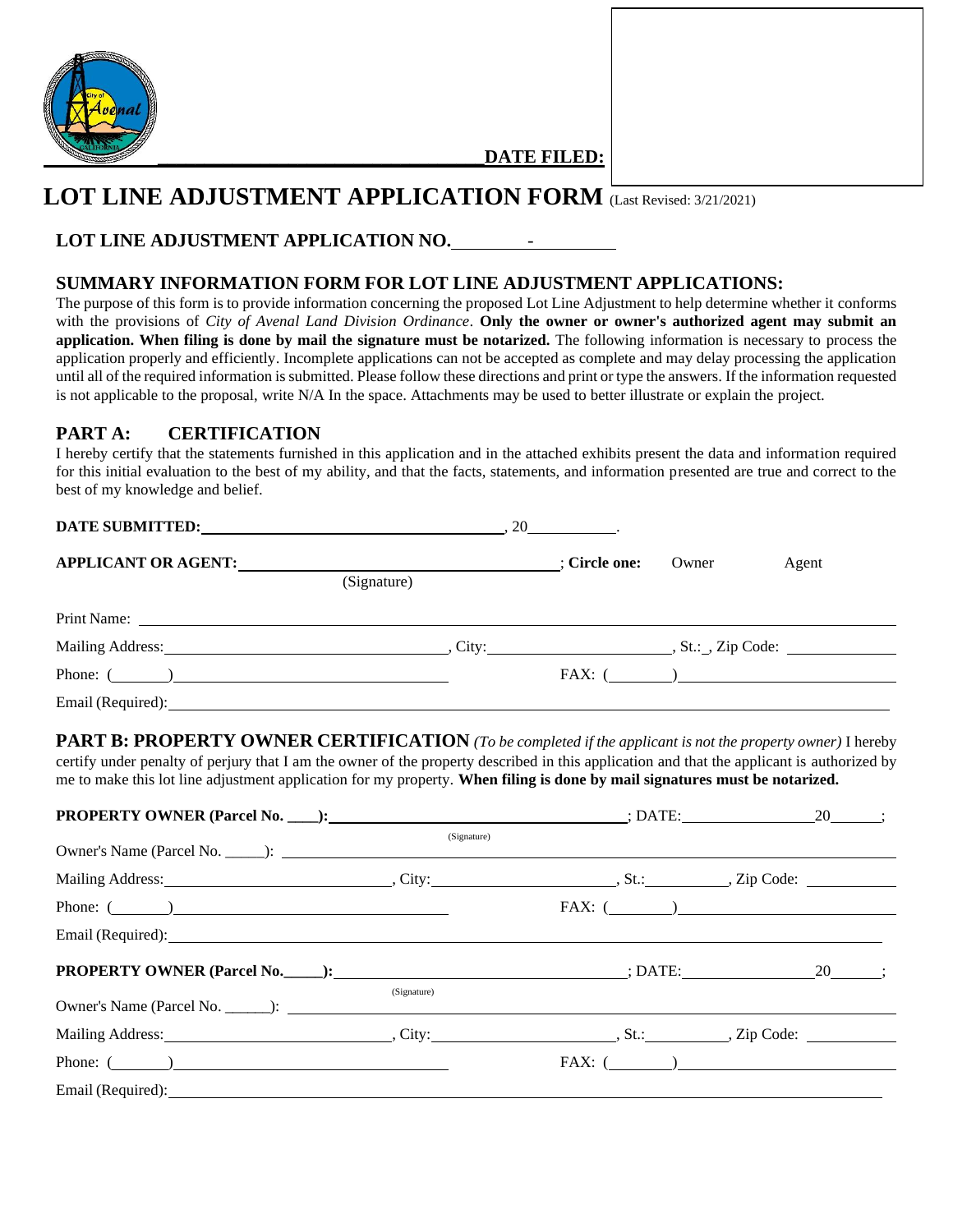| Phone: $(\_\_)$                                                        |                                           | $FAX: ( \_\_)$ |  |
|------------------------------------------------------------------------|-------------------------------------------|----------------|--|
|                                                                        |                                           |                |  |
|                                                                        | (Signature)                               |                |  |
|                                                                        |                                           |                |  |
| Phone: $(\_\_)$                                                        |                                           | $FAX: ( \_\_)$ |  |
| Email (Required):                                                      |                                           |                |  |
| Subscribed and certified by.                                           |                                           |                |  |
|                                                                        |                                           |                |  |
|                                                                        | <b>Planning Department Representative</b> |                |  |
|                                                                        |                                           |                |  |
| <b>PART B: (Continued) CERTIFICATION BY ADDITIONAL PROPERTY OWNERS</b> |                                           |                |  |

# **All additional persons with an ownership interest must sign below:**

I hereby certify under penalty of perjury that I am the owner of the property described in this application and that the applicant is authorized by me to make this zoning permit application for the proposed use on my property. Furthermore, I hereby certify that I understand that both on-site and off-site improvements may be required to make the zoning permit valid. **When filing is done by mail signatures must be notarized.**

| PROPERTY OWNER (Parcel No. <u>):</u> (20 \, contract 20 \, contract 20 \, contract 20 \, contract 20 \, contract 20 \, contract 3. |             |  |                       |
|------------------------------------------------------------------------------------------------------------------------------------|-------------|--|-----------------------|
|                                                                                                                                    | (Signature) |  |                       |
|                                                                                                                                    |             |  | $\operatorname{Zip:}$ |
| Phone No.: $\qquad \qquad$ ; Cell Phone No.: $\qquad \qquad$ ; FAX No.: $\qquad \qquad$                                            |             |  |                       |
| Email (Required): Email (Required):                                                                                                |             |  |                       |
|                                                                                                                                    |             |  |                       |
|                                                                                                                                    | (Signature) |  |                       |
| Property Owner's Name (if different from applicant):                                                                               |             |  |                       |
|                                                                                                                                    |             |  | $\mathsf{Zip:}\_$     |
| Phone No.: $\qquad \qquad$ ; Cell Phone No.: $\qquad \qquad$ ; FAX No.: $\qquad \qquad$                                            |             |  |                       |
| Email (Required): Email (Required):                                                                                                |             |  |                       |
|                                                                                                                                    |             |  |                       |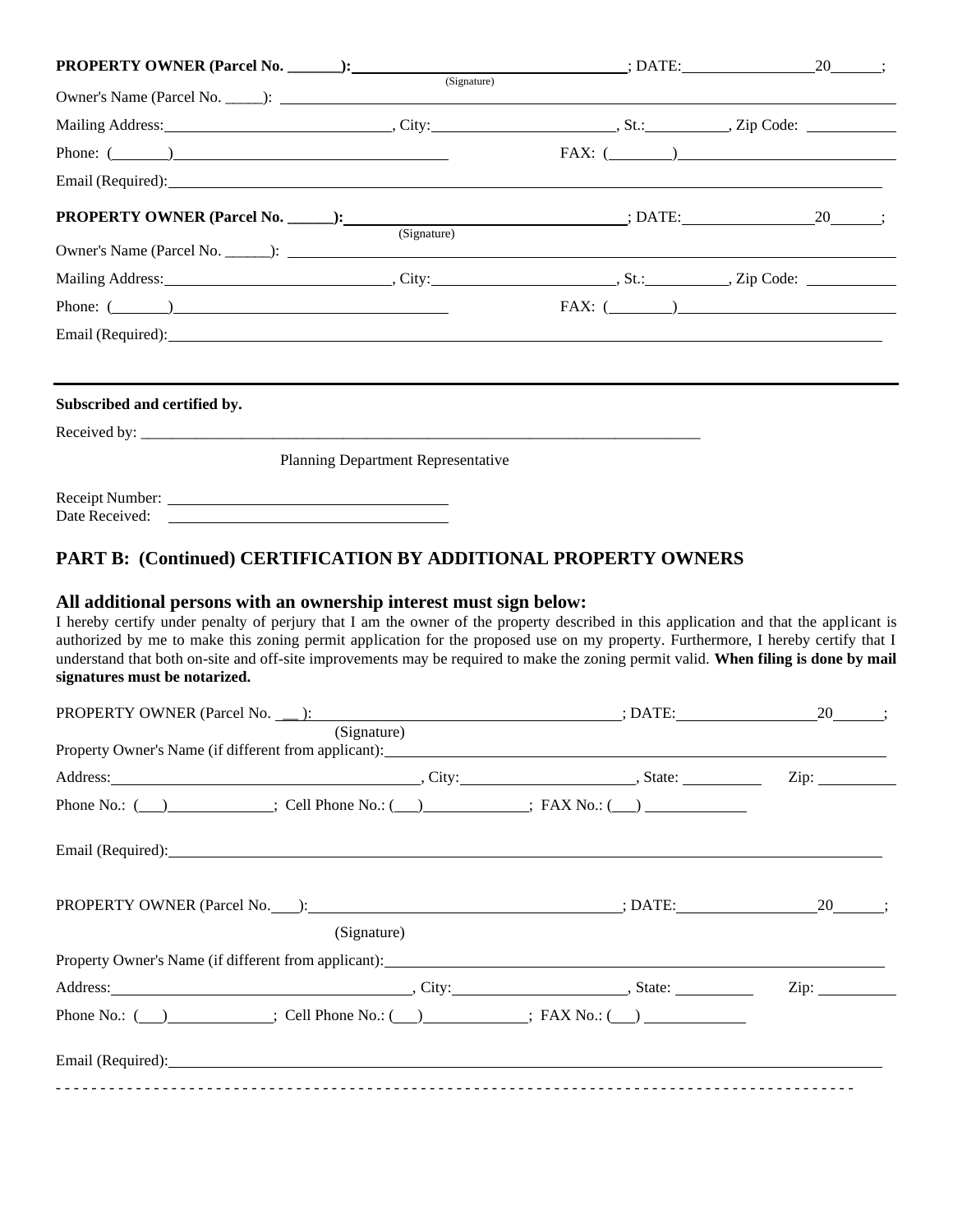|                                                                                                                                                                                                                                | (Signature) |  |
|--------------------------------------------------------------------------------------------------------------------------------------------------------------------------------------------------------------------------------|-------------|--|
|                                                                                                                                                                                                                                |             |  |
|                                                                                                                                                                                                                                |             |  |
| Phone No.: $\qquad)$ ; Cell Phone No.: $\qquad)$ ; FAX No.: $\qquad)$                                                                                                                                                          |             |  |
|                                                                                                                                                                                                                                |             |  |
|                                                                                                                                                                                                                                |             |  |
|                                                                                                                                                                                                                                | (Signature) |  |
| Property Owner's Name (if different from applicant): Manual Manual Manual Manual Manual Manual Manual Manual Ma                                                                                                                |             |  |
| Address: Zip: Zip: Zip: 2014. [2] Address: Zip: 2014. [2] Address: Zip: 2014. [2] Address: Zip: 2014. [2] Address: Zip: 2014. [2] Address: 2014. [2] Address: 2014. [2] Address: 2014. [2] Address: 2014. [2] Address: 2014. [ |             |  |
| Phone No.: $(\_\_\_\_\_\$ Cell Phone No.: $(\_\_\_\_\_\$ ; FAX No.: $(\_\_\_\_\_\_\$                                                                                                                                           |             |  |
|                                                                                                                                                                                                                                |             |  |
|                                                                                                                                                                                                                                |             |  |
| If the title to the property is other than a single, joint or multiple ownership, please use the following space to state precisely in what                                                                                    |             |  |

If the title to the property is other than a single, joint or multiple ownership, please use the following space to state precisely in what manner the title to the property is recorded (i.e., partnership, corporation, trust, estate, etc.)

- 1. Name of partnership, corporation, etc.:
- 2. Name and title of person authorized to execute this application for the above named partnership, corporation, etc.:

# **PART C: GENERAL INFORMATION (please print or type)**

In order to carry out the intentions of Article VII of the *City of Avenal Land Division Ordinance*, the following steps must be completed.

- 1. An original and five (5) copies of the application must be filed with the Secretary of the Advisory Agency with such non-refundable fee as established by resolution or order of the City Council, to cover the cost of processing, reviewing and recording the lot line adjustment approval. The county mapping/bond fees shall be collected by the Kings County Finance Director prior to the tax clearance signature being placed on the Parcel Map Waiver form which must be done prior to recording. In addition, all County Assessor/Clerk-Recorder's fees shall be collected by the recorder at the time the documents are recorded.
- 2. The application shall be in a manner and form prescribed by the secretary. Copies of such an application form shall be available to the public from the secretary. The original application filed with the secretary shall be suitable for recording and must be neatly and accurately drawn, lettered, and legible.
- 3. The application form and the "Parcel Map Wavier for Lot Line Adjustment" form shall be eight and 8½ by 11 inches in size and shall contain the following information:
	- a. The actual legal description of the property being transferred which will be used on the deeds transferring the property, including a statement that the transferred territory will be joined with a specific parcel and will not become a separate parcel. When the Lot Line Adjustment is completed title to the transferred territory shall be shown the same as the title on the property that it joined. Section 8761 of the Professional Land Surveyors Act requires that all descriptions shall be stamped and signed by a licensed land surveyor or registered civil engineer. Section 6731 of the Professional Engineers Act states that civil engineers registered prior to January 1, 1982, shall be authorized to practice all land surveying.
	- b. The legal descriptions of each of the properties after the adjustment which will be used on the perfection deed(s) for each of the parcels resulting from the adjustment. Section 8761 of the Professional Land Surveyors Act requires that all descriptions shall be stamped and signed by a licensed land surveyor or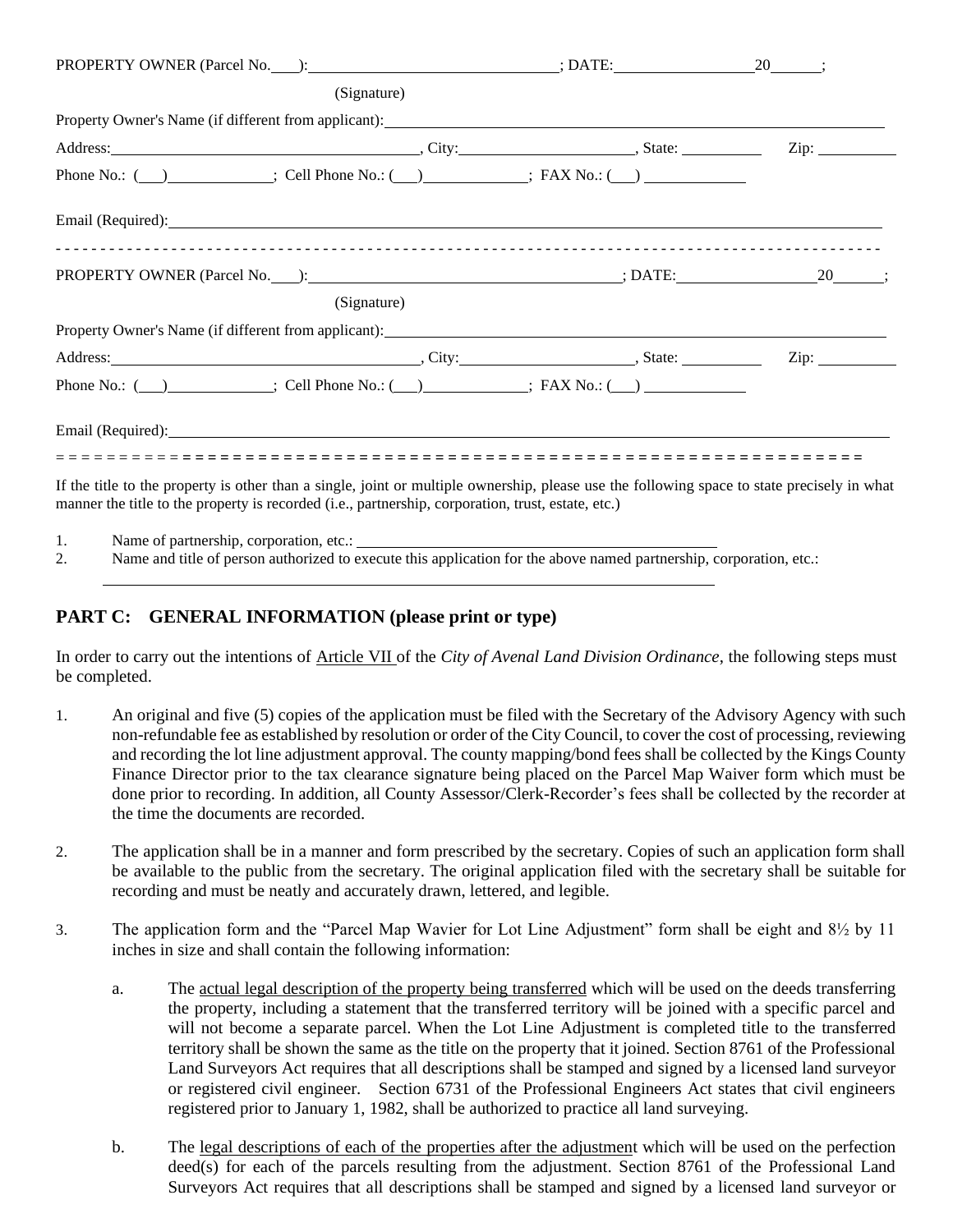registered civil engineer. Section 6731 of the Professional Engineers Act states that civil engineers registered prior to January 1, 1982, shall be authorized to practice all land surveying.

- c. The site plan must be drawn in a neat and legible manner on paper a minimum of  $8\frac{1}{2}$  by 11 inches to a maximum of 24 by 36 inches in size. The scale must be large enough to show all details clearly. Five (5) copies of the site plan must be submitted with this application form. If additional copies will be necessary you will be notified. The following information must be included on the site plan:
	- 1) Date, north arrow, and scale of drawing.
	- 2) Existing parcel lines (broken and thin) with dimensions.
	- 3) Adjusted parcel lines (solid and bold) with dimensions.
	- 4) Location, dimensions, distance to adjusted lines, number of stories or height, of all existing surface and underground structures.
	- 5) Name, widths, and location of existing or proposed, abutting or transversing streets, easements, or right-of- ways.
	- 6) Number of each parcel corresponding to the description and include the Assessor's Parcel Number (APN) below the parcel number.
	- 7) Area of each parcel after the adjustment.
	- 8) Location with dimensions to adjusted lines of existing waste water disposal systems and all wells.
- d. Preliminary title reports, copies of the deeds and other instruments of record title for all of the effected properties.
- e. Documentation such as copies of deeds, court orders, probate documents, or other legal documents that all parcels involved in the Lot Line Adjustment are legally created.
- f. If any or all of the parcels involved in the Lot Line Adjustment are restricted by Land Conservation (Williamson Act) contracts or Farmland Security Zone contracts, all of the Preserve Number(s) or Farmland Security Zone Number(s), and contract number(s) shall be provided.
- 4. A Lot Line Adjustmentshall not be recorded which does not conform to state law, local ordinance, or other regulation.
- 5. Upon completion of the review of the Lot Line Adjustment, the secretary shall notify the applicant that either additional information is necessary, and specify what that information is, or inform the applicant that the application is in order and may proceed. The applicant shall then submit copies of the new legal description(s) for the subject properties being used for the new transfer and perfection deed(s). The Secretary shall review the legal description(s) to determine that the new transfer and perfection deed(s) will be consistent with the Lot Line Adjustment. Recording transfer and perfection deed(s) with legal description(s) different from the description(s) approved by the Secretary shall not be deemed an appropriate Lot Line Adjustment.
- 6. The applicant shall then submit copies of the new legal descriptions for the subject properties being used for the new deeds. The secretary shall review the legal descriptions to determine that the new deeds will be consistent with approval of the Advisory Agency. Recording deeds with legal descriptions different than the description approved by the secretary shall not be deemed an approved lot line adjustment.
- 7. The transfer and perfection deed(s) and the required Lot Line Adjustment documents, recorded pursuant to the Lot Line Adjustment approval, shall be reviewed and approved by the Secretary prior to being recorded
- 8. Upon approval of the new legal descriptions the secretary shall record the lot line adjustment approval with the Kings County Recorder, after which the new deeds may be recorded.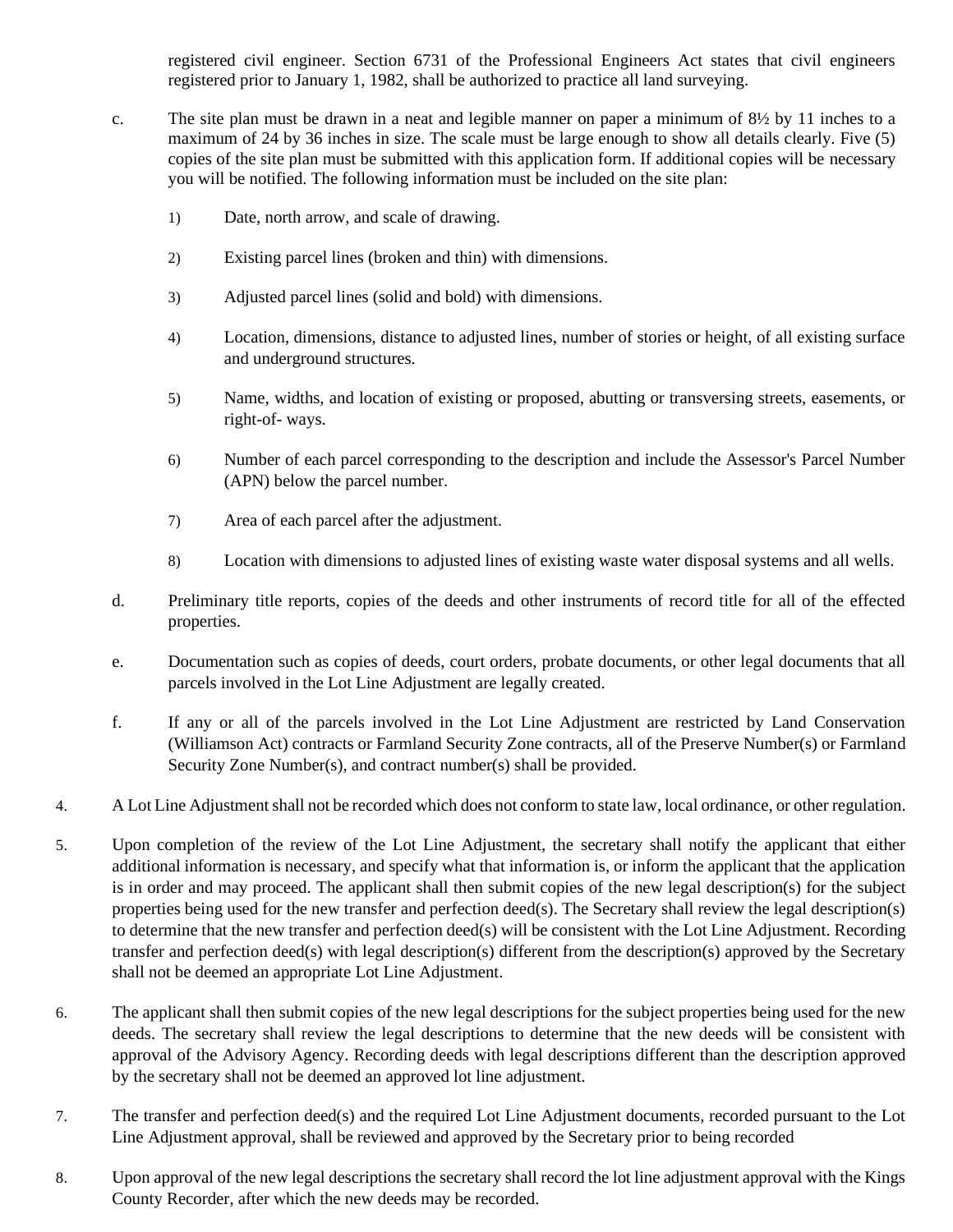- 9. The Assessor/Clerk Recorder shall review the Lot Line Adjustment prior to recording the deed(s) and the Parcel Map Waiver form for the Lot Line Adjustment and insure that property taxes are properly paid. Section 66412.(d) of the Subdivision Map Act requires the prepayment of real property taxes prior to recording the deed(s) and the Parcel Map Waiver form for the Lot Line Adjustment. The County Mapping/Bond fees shall be collected by the Tax Collector prior to the tax clearance signature being placed on the Parcel Map Waiver form which must be done prior to recording. Information concerning prepayment of real property taxes is as follows:
	- a. The tax year is from July 1st through June 30th and the due dates for installments are December 10th (first installment) and April 10th (second installment).
	- b. After approval of a Lot Line Adjustment the applicant or the applicant's surveyor needs to request that the Assessor's Office prepare the bond calculation. After the bond calculation is completed it is good for 90 days and expires thereafter. The only exception would be bond calculations completed after October 2nd, which would instead expire on December 31st. After the Assessor/Clerk Recorder completes the bond calculation it is forwarded to the Finance Director to determine whether or not taxes need to be paid prior to recording the Parcel Map Waiver and deed(s). If taxes need to be paid then the Finance Director contacts the applicant or the applicant's surveyor to inform them that taxes are due. If the Parcel Map Waiver and transfer deed(s) are not recorded within 90 days of the bond calculation, or December 31st, then a new bond calculation must be done.
	- c. If the Parcel Map Waiver and transfer deed(s) are recorded after April 10th and before December 10th, then prepayment of the first installment and payment of supplemental taxes, if any are due, must be completed before the Finance Director can provide the tax clearance signature on the Parcel Map Waiver.
	- d. If the Parcel Map Waiver and transfer deed(s) are recorded after December 10th and before December 31st, then prepayment of the second installment and payment of supplemental taxes, if any are due, must be completed before the Finance Director can provide the tax clearance signature on the Parcel Map Waiver.
	- e. If the Parcel Map Waiver and transfer deed(s) are recorded after December 31st and before April 10th, then prepayment of the second installment of the current tax year; payment of supplemental taxes, if any are due; and first and second installment of the next tax year must be completed before the Finance Director can provide the tax clearance signature on the Parcel Map Waiver.
	- f. The Parcel Map Waiver will be recorded at the request of the applicant, or the applicant's agent, after the Finance Director has reviewed the Lot Line Adjustment. After the Finance Director has reviewed the Lot Line Adjustment, a representative from the Community Development Department will accompany the applicant to the Assessor/Clerk-Recorder office to record the documents. County Recorder's fees shall be collected by the Recorder at the time the documents are recorded. The Parcel Map Waiver will be recorded first, followed immediately in sequence by any transfer and perfection deed(s).
- 10. Recording of the Lot Line Adjustment documents shall constitute the completion of the procedures by the local agency.
- 11. Recording of the deed(s) by the applicant shall constitute completion of the Lot Line Adjustment.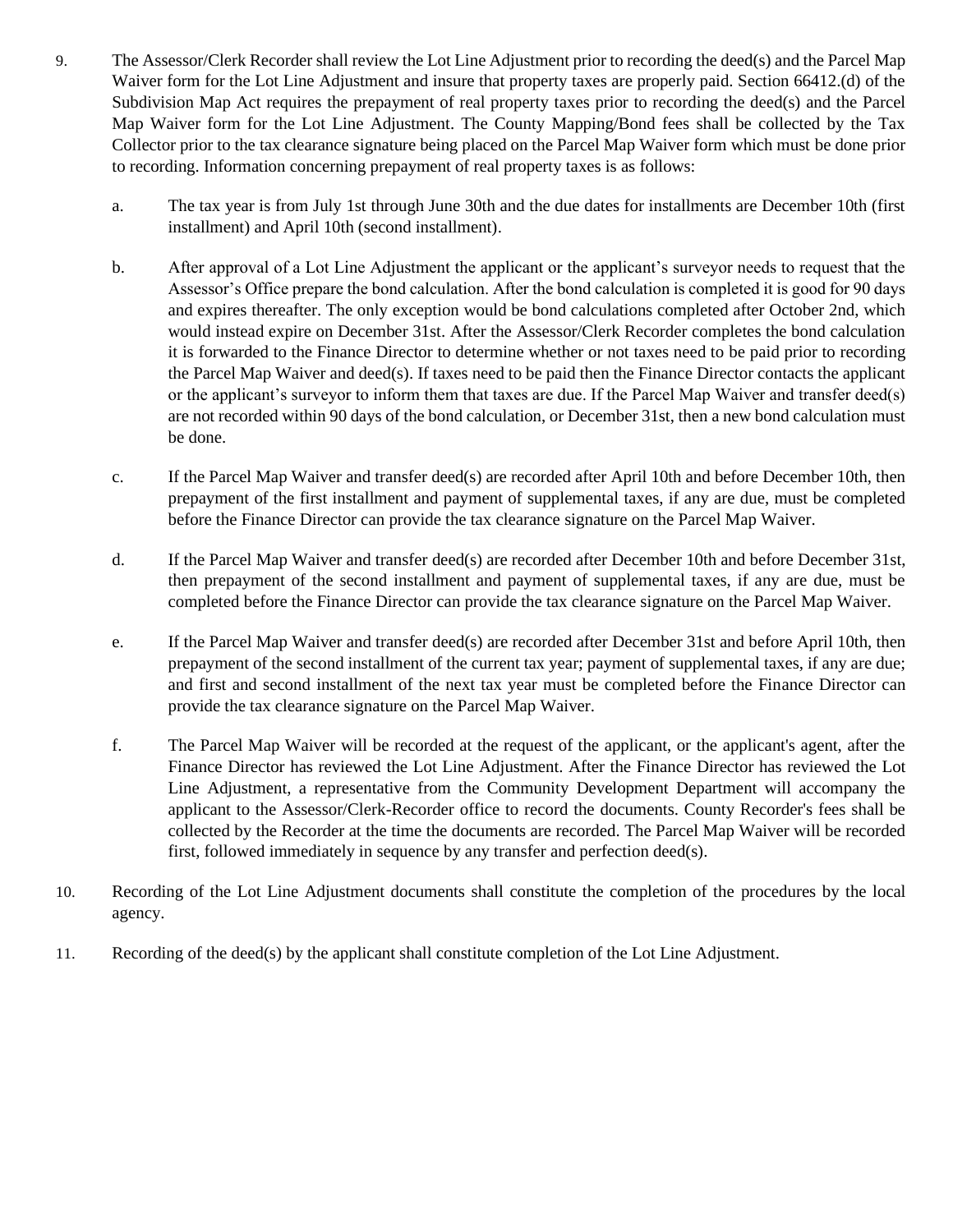### **PART D: TYPE OF ENVIRONMENTAL REVIEW REQUIRED**

This project is Categorically Exempt from the *California Environmental Quality Act*, *CEQA*: Section 15305, Class 5.

### **PART E: HAZARDOUS WASTE SITE DATA**

Section 65962.5(e) of the *California Government Code* states:

(e) Before a local agency accepts as complete an application for any development project which will be used by any person, the applicant shall consult the list sent to the appropriate city or county and shall submit a signed statements to the local agency indicating whether the project is located on a site which is included on any of the lists compiled pursuant to this section. If the site is included on a list, the list shall be specified on the statement.

The following statement must be completed by the owner of the subject property or the owner's authorized agent before this application can be certified complete by the City of Avenal Community Development Department:

| <b>STATEMENT FOR THE OWNER OF PARCEL NO. _________:</b><br>I have reviewed the attached "Cortese List Data Resources" list(s) from the                                                                                                                                                                                                                     |  |  |  |  |  |
|------------------------------------------------------------------------------------------------------------------------------------------------------------------------------------------------------------------------------------------------------------------------------------------------------------------------------------------------------------|--|--|--|--|--|
| http://www.envirostor.dtsc.ca.gov/public/search.asp?cmd=search&reporttype=CORTESE&site_type=CSITES,OPEN,FUDS,<br>CLOSE&status=ACT,BKLG,COM&reporttitle=HAZARDOUS+WASTE+AND+SUBSTANCES+SITE+LIST website and<br>state that:                                                                                                                                 |  |  |  |  |  |
| $\frac{1}{1}$ is /<br>1 is not on the "Identified Hazardous Waste Sites" list.<br>The subject site(s) of this application $\lfloor$<br>Site Address:                                                                                                                                                                                                       |  |  |  |  |  |
| Site APN:                                                                                                                                                                                                                                                                                                                                                  |  |  |  |  |  |
| STATEMENT FOR THE OWNER OF PARCEL NO.<br>I have reviewed the attached "Cortese List Data Resources" list(s) from the<br>http://www.envirostor.dtsc.ca.gov/public/search.asp?cmd=search&reporttype=CORTESE&site_type=CSITES,OPEN,FUDS,<br>CLOSE&status=ACT,BKLG,COM&reporttitle=HAZARDOUS+WASTE+AND+SUBSTANCES+SITE+LIST website and<br>state that:         |  |  |  |  |  |
| is/<br>I is not on the "Identified Hazardous Waste Sites" list.<br>The subject site(s) of this application $\boxed{\phantom{a}}$                                                                                                                                                                                                                           |  |  |  |  |  |
| Site Address:                                                                                                                                                                                                                                                                                                                                              |  |  |  |  |  |
| Site APN:                                                                                                                                                                                                                                                                                                                                                  |  |  |  |  |  |
| STATEMENT FOR THE OWNER OF PARCEL NO.<br>I have reviewed the attached "Cortese List Data Resources" list(s) from the<br>http://www.envirostor.dtsc.ca.gov/public/search.asp?cmd=search&reporttype=CORTESE&site_type=CSITES,OPEN,FUDS,<br>CLOSE&status=ACT,BKLG,COM&reporttitle=HAZARDOUS+WASTE+AND+SUBSTANCES+SITE+LIST website and<br>state that:         |  |  |  |  |  |
| The subject site(s) of this application $\Big  \Big $ is / $\Big $<br>is not on the "Identified Hazardous Waste Sites" list.                                                                                                                                                                                                                               |  |  |  |  |  |
| Site Address:                                                                                                                                                                                                                                                                                                                                              |  |  |  |  |  |
| Site APN:                                                                                                                                                                                                                                                                                                                                                  |  |  |  |  |  |
| STATEMENT FOR THE OWNER OF PARCEL NO. _______<br>I have reviewed the attached "Cortese List Data Resources" list(s) from the<br>http://www.envirostor.dtsc.ca.gov/public/search.asp?cmd=search&reporttype=CORTESE&site_type=CSITES,OPEN,FUDS,<br>CLOSE&status=ACT,BKLG,COM&reporttitle=HAZARDOUS+WASTE+AND+SUBSTANCES+SITE+LIST website and<br>state that: |  |  |  |  |  |
| The subject site(s) of this application $\int$ [is /<br>is not on the "Identified Hazardous Waste Sites" list.<br>Site Address:                                                                                                                                                                                                                            |  |  |  |  |  |
| Site APN:                                                                                                                                                                                                                                                                                                                                                  |  |  |  |  |  |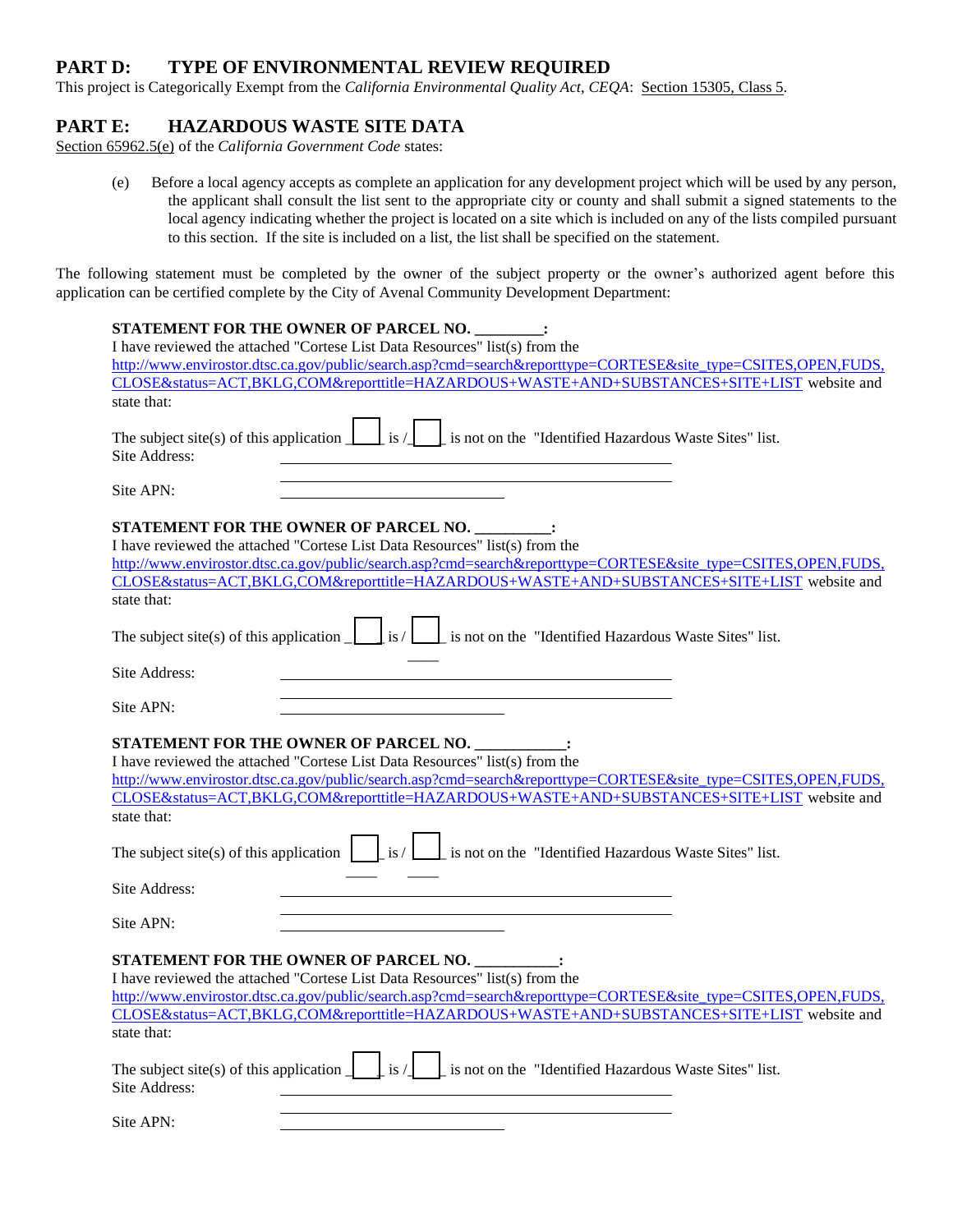#### AND WHEN RECORDED MAIL TO:

CITY OF AVENAL COMMUNITY DEVELOPMENT DEPARTMENT| 919 SKYLINE BLVD. AVENAL, CA 93204

SPACE ABOVE THIS LINE FOR RECORDER'S USE

PARCEL MAP WAIVER (2 Parcels) FOR LOT LINE ADJUSTMENT NO.

A. LEGAL DESCRIPTION OF PROPERTY TO BE TRANSFERRED:

B. LEGAL DESCRIPTION OF PROPERTIES AFTER ADJUSTMENT: Parcel No. 1:

Parcel No. 2:

| Ċ. | <b>OWNER OF PARCEL NO. 1</b>                                                                                                         | <b>OWNER OF PARCEL NO. 2</b><br>D.                                                                                                                                                                                                                              |  |
|----|--------------------------------------------------------------------------------------------------------------------------------------|-----------------------------------------------------------------------------------------------------------------------------------------------------------------------------------------------------------------------------------------------------------------|--|
|    | Signature<br><u> 1980 - Andrea Andrew Maria (h. 1980).</u><br><u> 1980 - Andrea Brand, amerikansk politik (</u><br><b>Print Name</b> | Signature<br><u>state and the state of the state of the state of the state of the state of the state of the state of the state of the state of the state of the state of the state of the state of the state of the state of the state of the</u><br>Print Name |  |
|    | Owner's Name<br>Address                                                                                                              | Owner's Name<br>Address                                                                                                                                                                                                                                         |  |
|    | Date<br>APN:                                                                                                                         | Date<br>APN:                                                                                                                                                                                                                                                    |  |

DETERMINATION: A parcel map was waived by the City of Avenal Advisory Agency on , under provisions of Article VII of the *City of Avenal Land Division Ordinance.* 

Print Name:

Date:

Kings County Treasurer-Tax Collector CERTIFICATION THAT PROPERTY TAXES HAVE BEEN PAID Print Name:

Date:

Secretary of the City of Avenal Advisory Agency / Date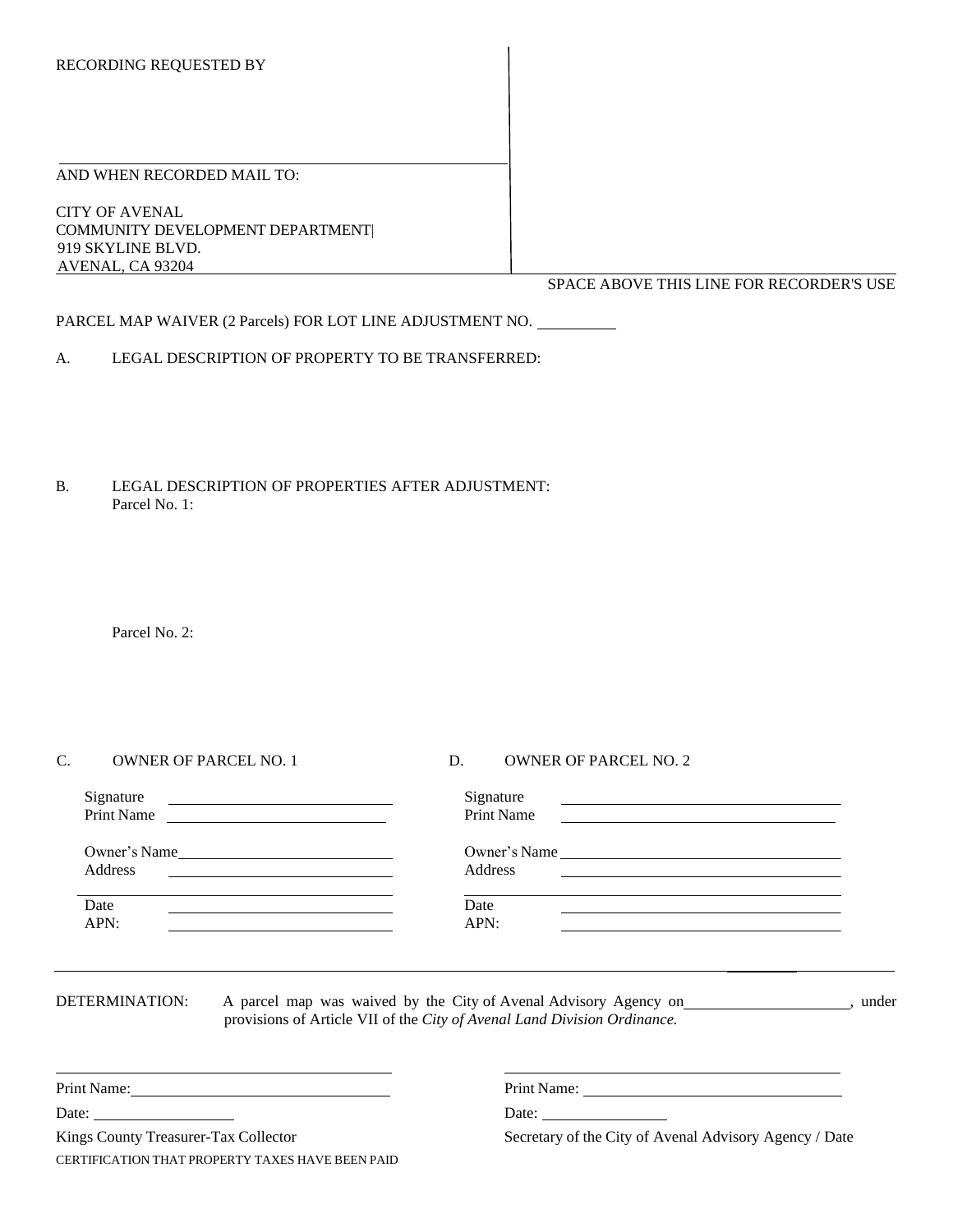#### AND WHEN RECORDED MAIL TO:

CITY OF AVENAL COMMUNITY DEVELOPMENT DEPARTMENT| 919 SKYLINE BLVD. AVENAL, CA 93204

SPACE ABOVE THIS LINE FOR RECORDER'S USE

|    |                                                          |                                                                                                                                                                                                                                |    | SPACE ABOVE THIS LINE FOR RECORDER'S USE                                                                                                             |  |
|----|----------------------------------------------------------|--------------------------------------------------------------------------------------------------------------------------------------------------------------------------------------------------------------------------------|----|------------------------------------------------------------------------------------------------------------------------------------------------------|--|
|    |                                                          | PARCEL MAP WAIVER (3 Parcels) FOR LOT LINE ADJUSTMENT NO.                                                                                                                                                                      |    |                                                                                                                                                      |  |
| A. |                                                          | LEGAL DESCRIPTION OF PROPERTY TO BE TRANSFERRED:<br>See Exhibit A for legal description(s)                                                                                                                                     |    |                                                                                                                                                      |  |
| B. | Parcel No. 1:                                            | LEGAL DESCRIPTION OF PROPERTIES AFTER ADJUSTMENT:<br>See Exhibit B for legal description                                                                                                                                       |    |                                                                                                                                                      |  |
|    | Parcel No. 2:                                            | See Exhibit C for legal description                                                                                                                                                                                            |    |                                                                                                                                                      |  |
|    | Parcel No. 3:                                            | See Exhibit D for legal description                                                                                                                                                                                            |    |                                                                                                                                                      |  |
| C. |                                                          | <b>OWNER OF PARCEL NO. 1</b>                                                                                                                                                                                                   | D. | <b>OWNER OF PARCEL NO. 2</b>                                                                                                                         |  |
|    | Signature                                                | Print Name                                                                                                                                                                                                                     |    | Signature<br>Print Name                                                                                                                              |  |
|    | Address                                                  | Owner's Name<br><u> 1989 - Johann Barn, mars and de Brasilian (b. 1989)</u><br><u> 1989 - Johann Stoff, Amerikaansk politiker († 1908)</u>                                                                                     |    | Owner's Name<br>Address<br><u> 1989 - Johann Stoff, Amerikaansk politiker († 1908)</u><br><u> 1989 - Johann Barn, amerikansk politiker (d. 1989)</u> |  |
|    | Date<br>APN:                                             | <u> 1989 - Johann Barn, amerikansk politiker (d. 1989)</u>                                                                                                                                                                     |    | Date<br><u> 1989 - Johann Stoff, Amerikaansk politiker († 1908)</u><br>APN:                                                                          |  |
| E. |                                                          | <b>OWNER OF PARCEL NO. 3</b>                                                                                                                                                                                                   |    |                                                                                                                                                      |  |
|    | Signature                                                | <u> 1989 - Johann Barn, mars ann an t-Amhair an t-Amhair an t-Amhair an t-Amhair an t-Amhair an t-Amhair an t-Amh</u>                                                                                                          |    |                                                                                                                                                      |  |
|    | Address                                                  | Owner's Name<br><u> 1989 - Johann Stoff, amerikansk politiker (* 1908)</u>                                                                                                                                                     |    |                                                                                                                                                      |  |
|    | Date<br>APN:                                             | <u> 1989 - Johann Stein, Amerikaansk politiker († 1908)</u><br><u> 1989 - Johann Stoff, deutscher Stoff, der Stoff, der Stoff, der Stoff, der Stoff, der Stoff, der Stoff, der S</u>                                           |    |                                                                                                                                                      |  |
|    | DETERMINATION:                                           | provisions of Article VII of the City of Avenal Land Division Ordinance.                                                                                                                                                       |    | A parcel map was waived by the City of Avenal Advisory Agency on _______________, under                                                              |  |
|    |                                                          |                                                                                                                                                                                                                                |    |                                                                                                                                                      |  |
|    | Date: $\frac{1}{\sqrt{1-\frac{1}{2}} \cdot \frac{1}{2}}$ | Print Name: Name and Second Second Second Second Second Second Second Second Second Second Second Second Second Second Second Second Second Second Second Second Second Second Second Second Second Second Second Second Secon |    |                                                                                                                                                      |  |
|    |                                                          | Kings County Treasurer-Tax Collector                                                                                                                                                                                           |    | Secretary of the City of Avenal Advisory Agency / Date                                                                                               |  |

Kings County Treasurer-Tax Collector CERTIFICATION THAT PROPERTY TAXES HAVE BEEN

PAID